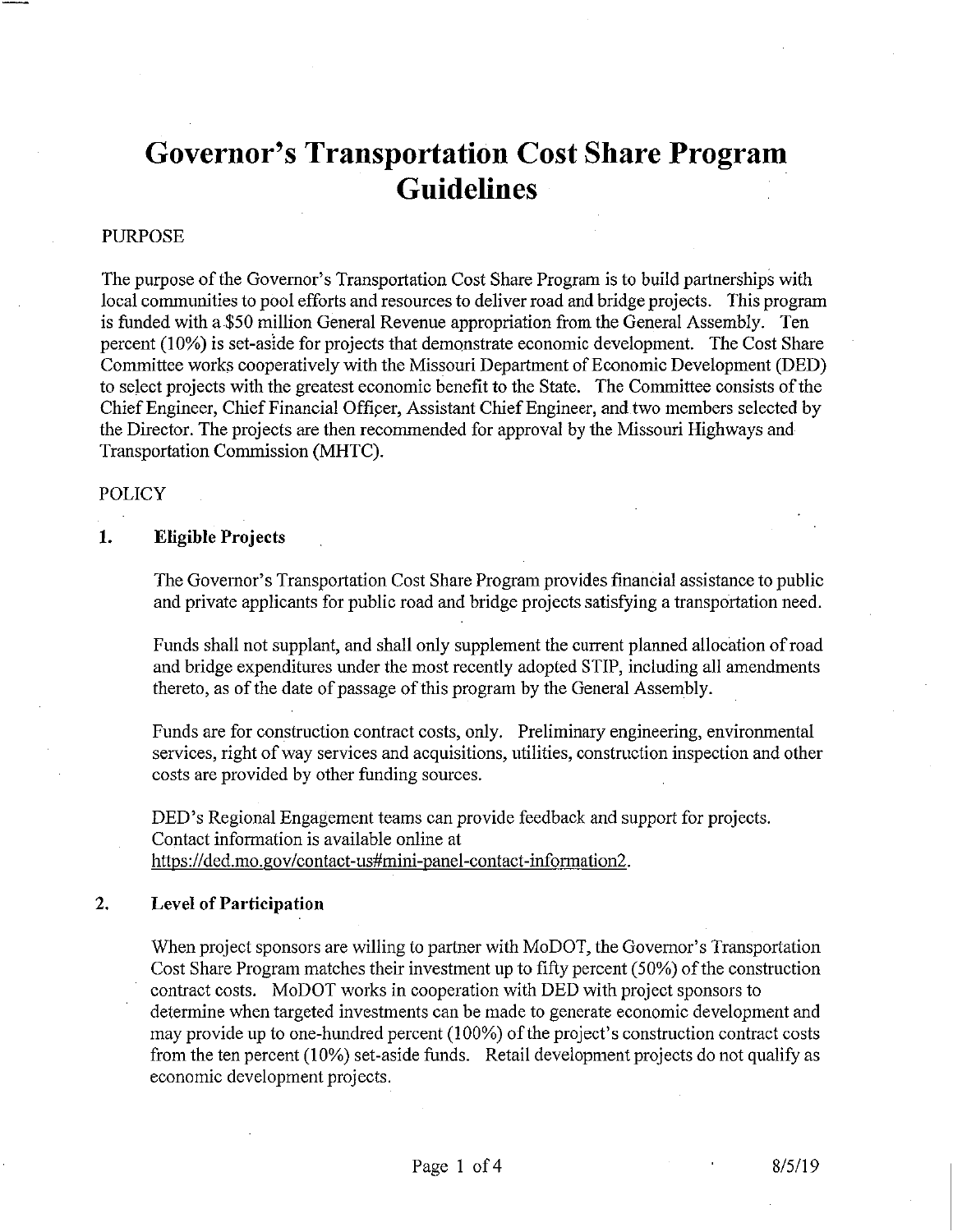Applicants are required to deposit their share of the construction contract costs with MoDOT as specified in the project agreement which is typically prior to the project being

If applicants provide federal funds (including earmarks) as part of their portion of the project costs, they must, if applicable, also provide the cash for matching the federal funds.

Applicants will be responsible for any cost overruns.

#### $3.$ Application Process

The applicant works with the appropriate MoDOT district contact to determine the project scope and costs. The district assists the applicant in preparing the Request for Environmental Services (RES) and the Cost Share application. The application is available online at http://www.modot.mo.gov/partnershipdevelopment/application.htm. The district engineer must review the need and proposed solution and provide a letter of support for the application. The letter of support shall explain in detail the significance of the project and the impact it could have on the state transportation system. A letter of support from the metropolitan planning organization (MPO) or regional planning commission (RPC) is also required.

The items listed below must be submitted to Financial Services by the established deadline. Application deadlines are posted on the Parinership Development website at http://www.modot.mo.gov/partnershipdevelopment/dates.htm.

- Signed and completed application
- District Engineer's support letter
- MPO's or RPC's support letter
- Traffic models or traffic reports
- Project map

#### 4. Review Process

Each application is reviewed for verification of the following criteria:

- The project is eligible per Section 1.
- The total project costs are in excess of \$200,000.
- The total project costs include preliminary engineering, right of way acquisition and incidentals, utilities, construction contract and constraction inspection. Funding sources are identified for each.
- The applicant agrees to provide their share of the total project costs.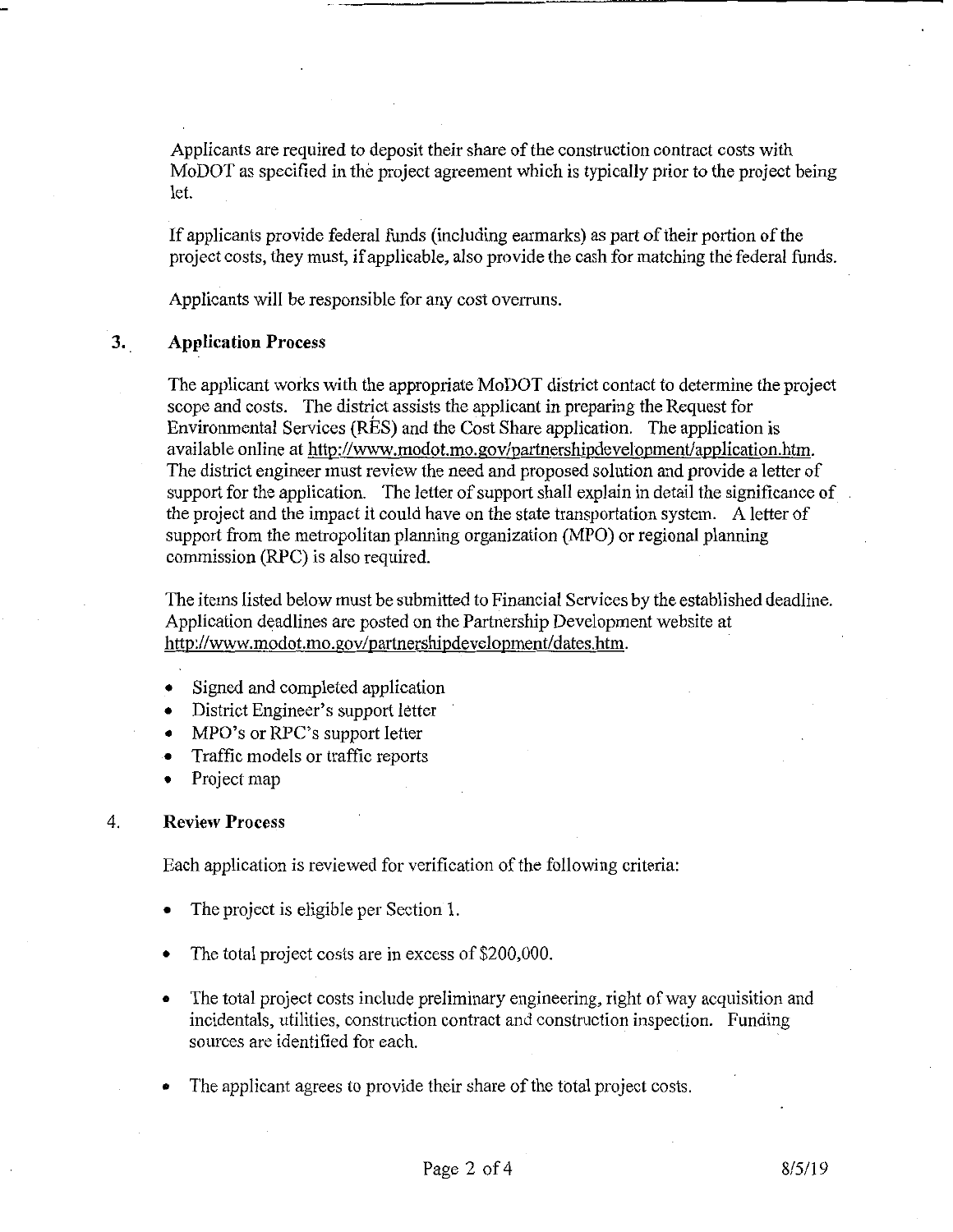- Projects that significantly expand the state highway system or increase maintenance costs for MoDOT must have pre-approval by the ChiefEngineer prior to submittal of the application to MoDOT. If a project significantly expands the state highway system or increases maintenance costs, the MHTC may seek an agreement for the project sponsor to either:  $(1)$  accept the transfer of ownership of a portion of the existing state highway system in an amount of miles as determined by the MHTC; or (2) payment ofall increased maintenance costs.
- Economic Impact is measured by the cumulative inputs and outoomes anticipated from the project, while accountiag for the investments made by the state and any increase in services. Factors considered in the partnership application will include: the industry or type of development opportunity, the new jobs to be created, payroll associated with the increase in employment, and total invested capital and sources of that investment.
- If debt financing is used to accelerate the project and complete it earlier than funding is available from MoDOT, the applicant must pay and not include the debt-financing eosts in the total project costs. The debt-financing costs include items such as bond counsel, underwriter, financial advisor fees, application fees and interest.

After initial verification of the application, Financial Services forwards the application to the Cost Share Staff Review Team.

The Staff Review Team consists of staff from Financial Services, Transportation Planning, Highway Safety and Traffic, Design (including Right of Way staff), Chief Counsel's Office and DED. The team is responsible for submitting comments and a recommendation to Financial Services on or before the specified deadline. The Staff Review Team meets with district staff to discuss the application, resolve any outstanding issues and determine the team's recommendation to the Cost Share Committee. The Staff Review Team prioritizes each application based on the following criteria:

- Economic Impact
- Applicant's Share of Total Project Costs
- Transportation Need (including impacts to the state highway system)
- Public Benefit

Financial Services prepares the Cost Share documents, which include the meeting agenda, project review sheets, project maps and team recommendations. Documents are distributed to the Committee members one week prior to the meeting.

#### 5. Approval Process

The District presents the team's recommendation for each application to the Committee. The Committee recommends, denies or requests additional information for each application. Recommended state projects are included in <sup>a</sup> subsequent STIP amendment